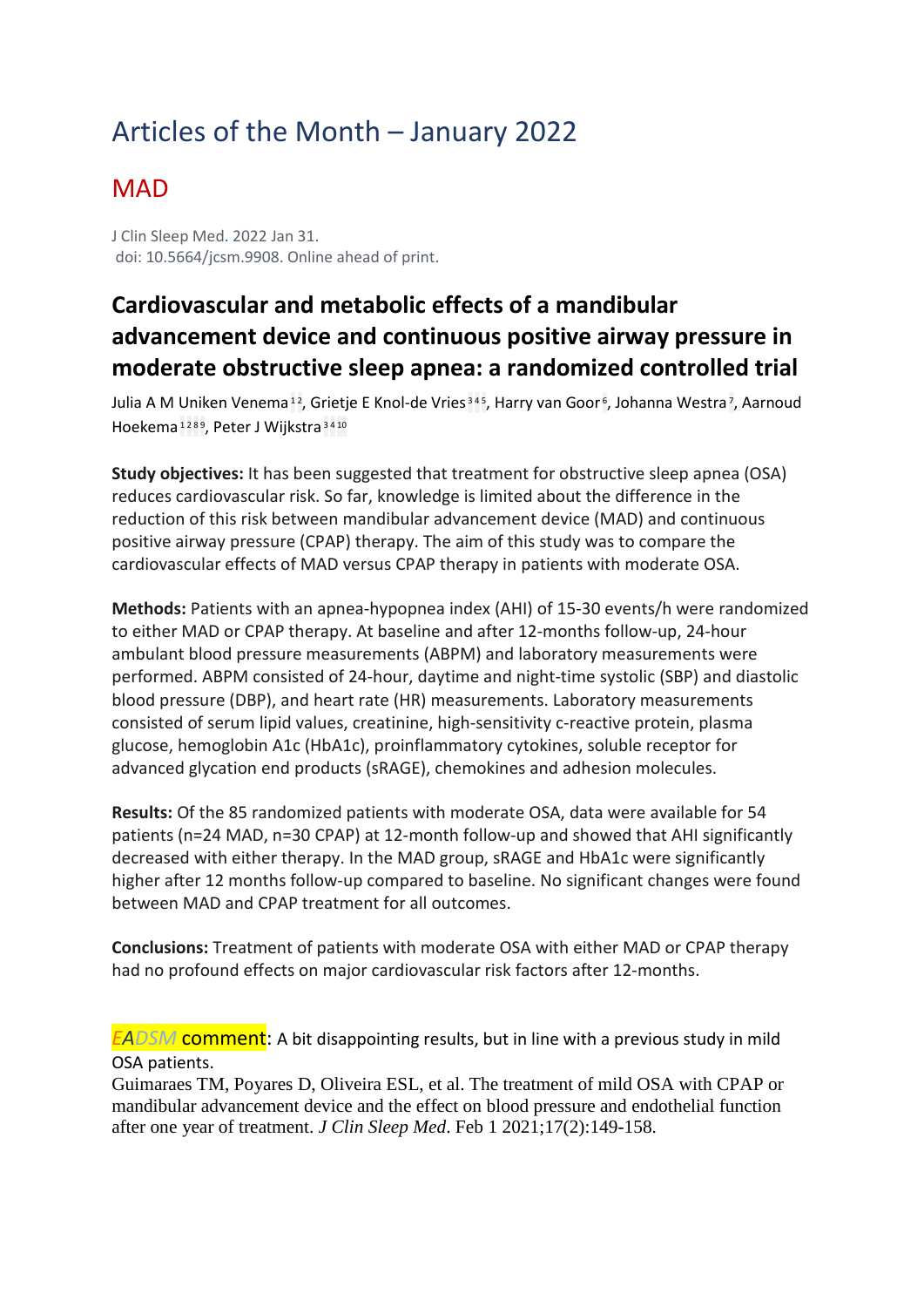### *Link:<https://link.springer.com/content/pdf/10.1007/s11325-022-02569-3.pdf>*

### **A pilot study on comparison of subjective titration versus remotely controlled mandibular positioning during polysomnography and drug-induced sleep endoscopy, to determine the effective protrusive position for mandibular advancement device therapy**

[Elahe Kazemeini](https://pubmed.ncbi.nlm.nih.gov/?sort=date&size=100&term=Kazemeini+E&cauthor_id=35064876)<sup>[1](https://pubmed.ncbi.nlm.nih.gov/35064876/#affiliation-1)2</sup>, [Sara Op de Beeck](https://pubmed.ncbi.nlm.nih.gov/?sort=date&size=100&term=Op+de+Beeck+S&cauthor_id=35064876)<sup>12</sup>, [Anneclaire Vroegop](https://pubmed.ncbi.nlm.nih.gov/?sort=date&size=100&term=Vroegop+A&cauthor_id=35064876)<sup>1[2](https://pubmed.ncbi.nlm.nih.gov/35064876/#affiliation-2)3</sup>, [Dorine Van Loo](https://pubmed.ncbi.nlm.nih.gov/?sort=date&size=100&term=Van+Loo+D&cauthor_id=35064876)<sup>2</sup>, Marc [Willemen](https://pubmed.ncbi.nlm.nih.gov/?sort=date&size=100&term=Willemen+M&cauthor_id=35064876)<sup>3</sup>, [Johan Verbraecken](https://pubmed.ncbi.nlm.nih.gov/?sort=date&size=100&term=Verbraecken+J&cauthor_id=35064876)<sup>[3](https://pubmed.ncbi.nlm.nih.gov/35064876/#affiliation-3)[4](https://pubmed.ncbi.nlm.nih.gov/35064876/#affiliation-4)5</sup>, [Marc J Braem](https://pubmed.ncbi.nlm.nih.gov/?sort=date&size=100&term=Braem+MJ&cauthor_id=35064876)<sup>[1](https://pubmed.ncbi.nlm.nih.gov/35064876/#affiliation-1)6</sup>, [Olivier M Vanderveken](https://pubmed.ncbi.nlm.nih.gov/?sort=date&size=100&term=Vanderveken+OM&cauthor_id=35064876)<sup>1[2](https://pubmed.ncbi.nlm.nih.gov/35064876/#affiliation-2)3</sup>, [Marijke Dieltjens](https://pubmed.ncbi.nlm.nih.gov/?sort=date&size=100&term=Dieltjens+M&cauthor_id=35064876)<sup>[7](https://pubmed.ncbi.nlm.nih.gov/35064876/#affiliation-7)[8](https://pubmed.ncbi.nlm.nih.gov/35064876/#affiliation-8)</sup>

**Study objectives:** The aim of this pilot study was to evaluate the clinical effectiveness of subjective titration versus objectively guided titration during polysomnography (PSG) and drug-induced sleep endoscopy (DISE) in mandibular advancement device (MAD) therapy for patients with obstructive sleep apnea (OSA).

**Methods:** In this pilot cross-over study, patients underwent three titration procedures in randomized order: (1) subjective titration, (2) PSG-guided titration using a remotely controlled mandibular positioner (RCMP) and (3) DISE-assisted titration using RCMP. After each titration procedure, patients used the MAD for 1 month at the targeted protrusion obtained according to the preceding titration procedure. For each procedure, a follow-up PSG was performed after 1 month of MAD use in order to evaluate the efficacy of the MAD.

**Results:** Ten patients were included in the study. Overall, no significant differences in targeted optimal protrusion compared to maximal comfortable protrusion among the three titration methods were observed. There was no significant difference in reduction in AHI. In this study, PSG titration correctly classified 50% of patients as 'responder'. A higher predictive accuracy was found for DISE titration with a sensitivity of 83.3% and a specificity of 100%.

**Conclusions:** This pilot randomized cross-over trial showed no differences in optimal mandibular positioning and corresponding efficacy of MAD between subjective titration, DISE titration or PSG titration.

*EADSM* comment: A very welcome study comparing titration methods, favoring no particular one, which talks against choosing predefined values, such as 50,60 or 70%.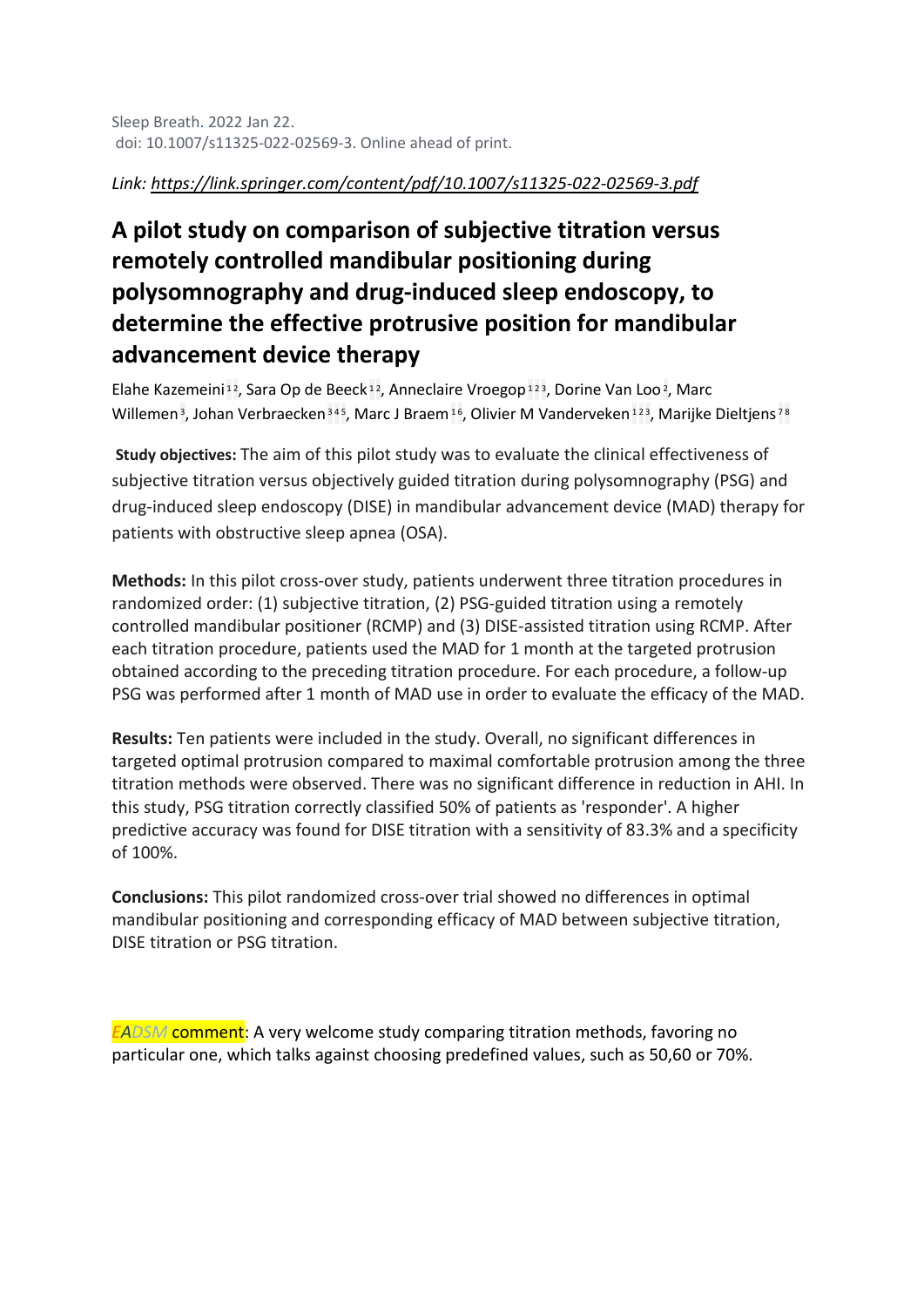Sleep Breath. 2022 Jan 11. doi: 10.1007/s11325-021-02561-3. Online ahead of print.

Link:<https://link.springer.com/article/10.1007%2Fs11325-021-02561-3>

### **Drug-induced sleep endoscopy improves intervention efficacy among patients treated for obstructive sleep apnea with a mandibular advancement device**

[Evgenia Sp Gogou](https://pubmed.ncbi.nlm.nih.gov/?sort=date&size=100&term=Gogou+ES&cauthor_id=35015211)<sup>1</sup>, [Vasilios Psarras](https://pubmed.ncbi.nlm.nih.gov/?sort=date&size=100&term=Psarras+V&cauthor_id=35015211)<sup>2</sup>, [Nikolaos Nikitas Giannakopoulos](https://pubmed.ncbi.nlm.nih.gov/?sort=date&size=100&term=Giannakopoulos+NN&cauthor_id=35015211)<sup>[3](https://pubmed.ncbi.nlm.nih.gov/35015211/#affiliation-3)4</sup>, Ioannis [Koutsourelakis](https://pubmed.ncbi.nlm.nih.gov/?sort=date&size=100&term=Koutsourelakis+I&cauthor_id=35015211)<sup>5</sup>, [Demetrios J Halazonetis](https://pubmed.ncbi.nlm.nih.gov/?sort=date&size=100&term=Halazonetis+DJ&cauthor_id=35015211)<sup>6</sup>, [Michail Ger Tzakis](https://pubmed.ncbi.nlm.nih.gov/?sort=date&size=100&term=Tzakis+MG&cauthor_id=35015211)<sup>[2](https://pubmed.ncbi.nlm.nih.gov/35015211/#affiliation-2)</sup>

**Purpose:** To compare the short-term treatment effect of a mandibular advancement device (MAD) with and without previous drug-induced sleep endoscopy (DISE) on polysomnography (PSG) and other sleep apnea-related treatment outcomes (Short Form Health Survey [SF-36] and Epworth Sleepiness Scale [ESS]) among adults with mild, moderate, and severe obstructive sleep apnea (OSA). We hypothesized that using DISE would improve the efficacy of MADs on the sleep apnea parameters.

**Methods:** The study sample consisted of patients with OSA who were unable or unwilling to tolerate a CPAP device, divided into an experimental (with DISE) and a control (without DISE) group.

**Results:** Of 50 patients with OSA, 40 men (80%), mean age was 48.8 ± 12,3 years. The mean apnea-hypopnea index (AHI) score of both groups decreased significantly between baseline and the 8-week follow-up titration PSG with MAD in situ, from  $31.7 \pm 17.3$  (mean  $\pm$  SD) apnea-hypopnea episodes/h to 7.0  $\pm$  6.4/h (p < 0.0001) in the experimental group, and from 22.5  $\pm$  16.6 episodes/h to 11.4  $\pm$  8.0/h (p < 0.024) in the control group. Capillary oxygen saturation (SpO<sub>2</sub>) levels did not change significantly between the two timepoints for either group. The SF-36 ( $p < 0.023$ ) and ESS ( $p < 0.036$ ) results of both groups improved significantly between baseline and the 8-week follow-up after starting MAD treatment; however, the improvement in quality of life was significantly more pronounced in the experimental group than in the control group (p < 0.0001).

**Conclusion:** DISE provides a significant benefit to patients with OSA undergoing MAD treatment. It can be used as a valuable prediction tool in clinical practice for the management of patients with OSA, even those with moderate and severe disease.

*EADSM* comment: DISE might simplify the finding of good responders and an effective mandibular positioning. The nonrandomized study design makes it, however, difficult to know the strength of this method.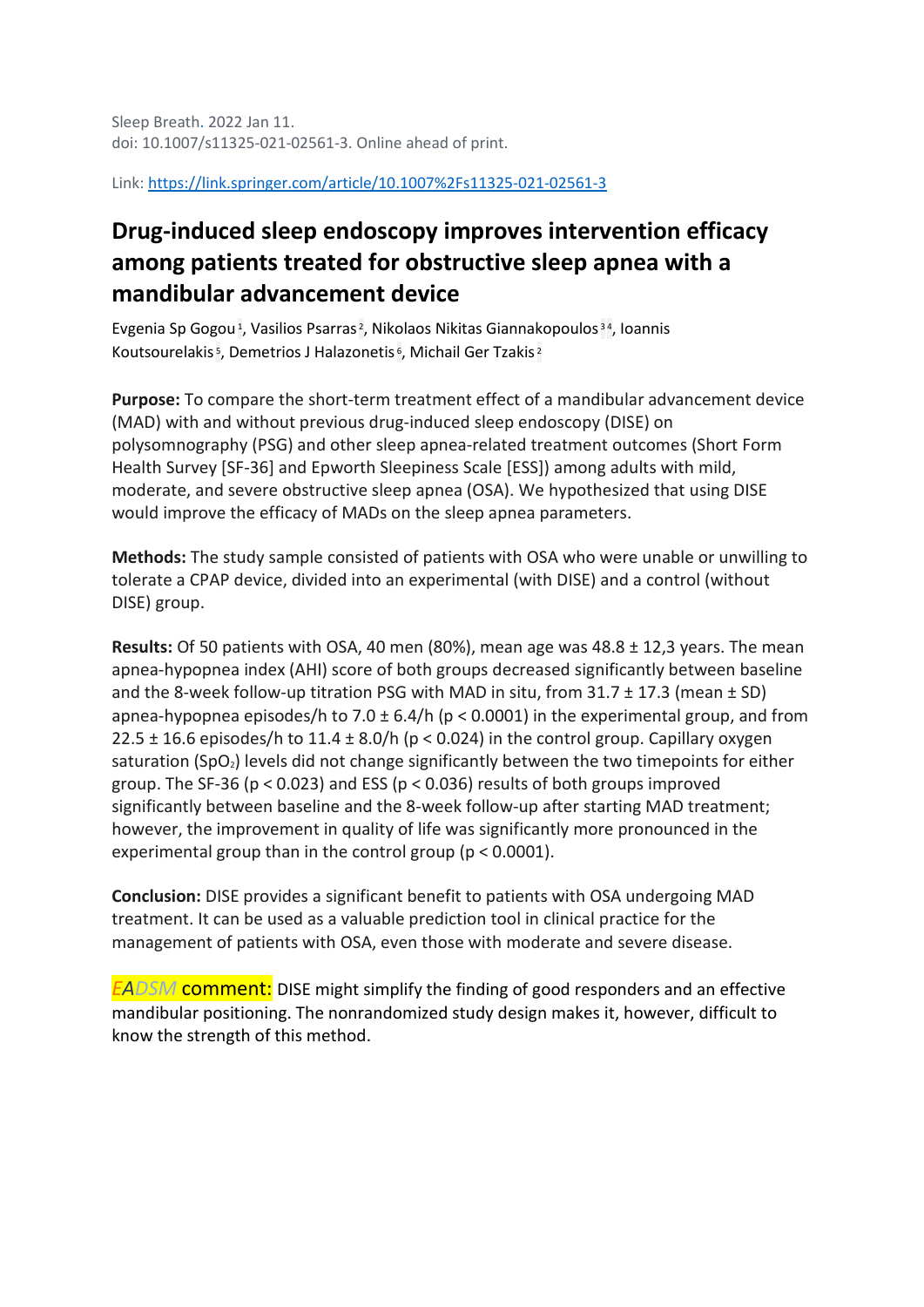Sleep Breath. 2022 Jan 11. doi: 10.1007/s11325-021-02548-0. Online ahead of print.

Link:<https://link.springer.com/content/pdf/10.1007/s11325-021-02548-0.pdf>

### **A multifactorial intervention to increase adherence to oral appliance therapy with a titratable mandibular advancement device for obstructive sleep apnea: a randomized controlled trial**

[Jie Liu](https://pubmed.ncbi.nlm.nih.gov/?sort=date&size=100&term=Liu+J&cauthor_id=35013898)<sup>1</sup>, [Victoria Sheets](https://pubmed.ncbi.nlm.nih.gov/?sort=date&size=100&term=Sheets+V&cauthor_id=35013898)<sup>2</sup>, [Rachel Maerz](https://pubmed.ncbi.nlm.nih.gov/?sort=date&size=100&term=Maerz+R&cauthor_id=35013898)<sup>3</sup>, [Ai Ni](https://pubmed.ncbi.nlm.nih.gov/?sort=date&size=100&term=Ni+A&cauthor_id=35013898)<sup>4</sup>, [Ulysses Magalang](https://pubmed.ncbi.nlm.nih.gov/?sort=date&size=100&term=Magalang+U&cauthor_id=35013898)<sup>5</sup>, [Ching-Chang Ko](https://pubmed.ncbi.nlm.nih.gov/?sort=date&size=100&term=Ko+CC&cauthor_id=35013898)<sup>1</sup>, Allen [Firestone](https://pubmed.ncbi.nlm.nih.gov/?sort=date&size=100&term=Firestone+A&cauthor_id=35013898) [6](https://pubmed.ncbi.nlm.nih.gov/35013898/#affiliation-6)

**Purpose:** Obstructive sleep apnea (OSA) is a common chronic condition, associated with several conditions that account for leading causes of mortality. Adherence to treatment of a chronic condition is, along with treatment efficacy, a major determinant of treatment outcome. The aim of this study was to test whether or not a multifactorial intervention in addition to standard care increases adherence rates in patients using a titratable oral appliance for OSA.

**Methods:** All subjects were 18 years old or older, had a diagnosis of OSA, and were treated with an oral appliance with an embedded sensor to measure appliance wear time objectively. The control group received routine care, while the experimental subjects received an additional multifactorial intervention. Comparison of adherence was at 30 days (Phase I) and 90 days (Phase II) after appliance delivery.

**Results:** Data are reported for 82 subjects in Phase I (control 43; experimental 39) and 66 subjects in Phase II (control 36; experimental 30). There were no significant differences for age, sex, body mass index, and apnea-hypopnea index ( $p > 0.05$ ) between groups. In both Phase I and Phase II, the mean number of nights the appliance was worn 4 or more hours and the mean time the appliance was worn nightly were significantly greater in the experimental than in the control group (p < 0.05).

**Conclusions:** Interventions were well received by subjects and can be carried out by auxiliary personnel. The experimental interventions resulted in clinically important and statistically significant improvements in patient adherence to treatment.

*EADSM* comment: Although short term adherence with MADs seems quite good, the longer term adherence decline, where methods to improve this are welcome.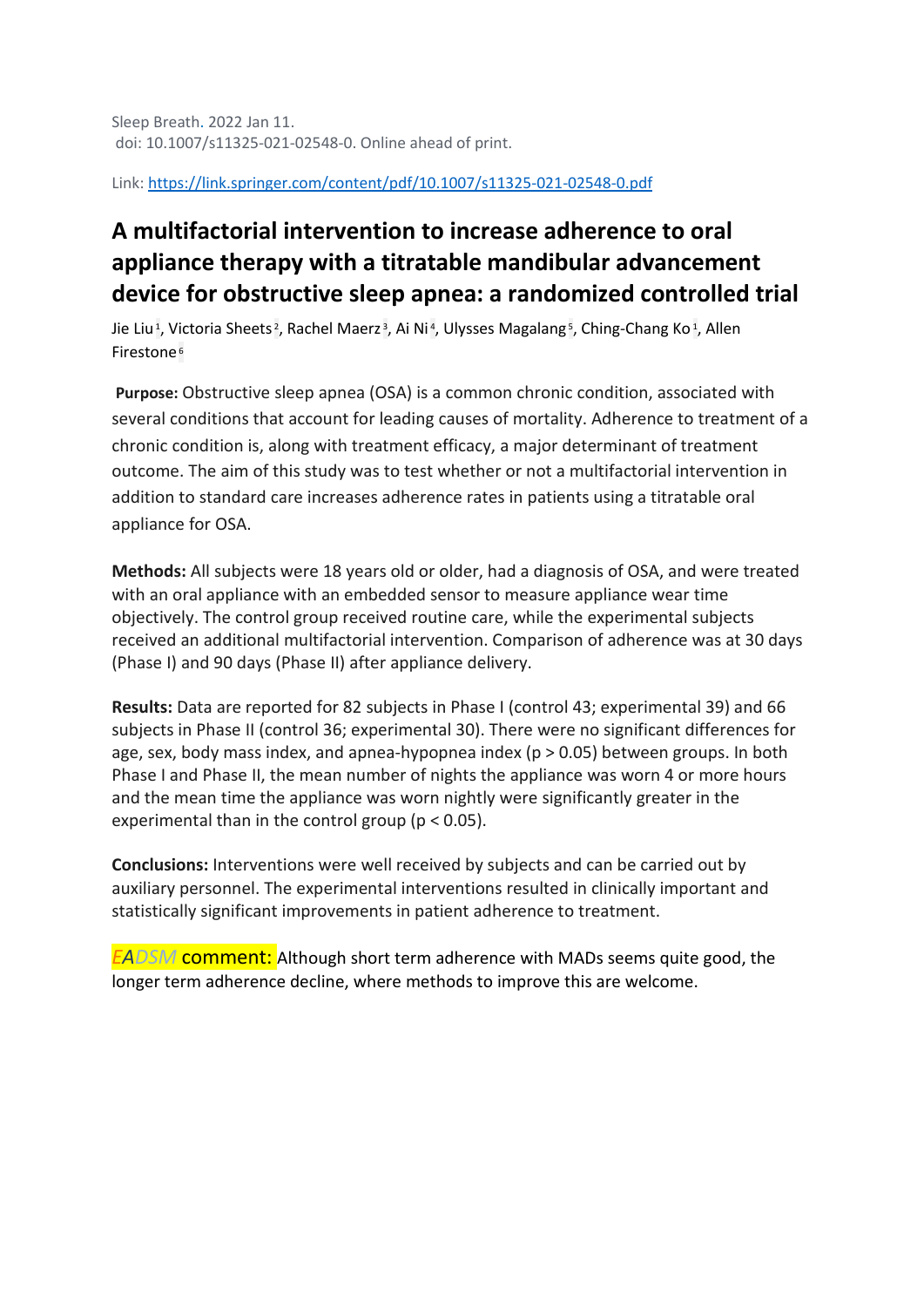## NON-CPAP THERAPIES

#### Randomized Controlled Trial

Prog Orthod. 2022 Feb 1;23(1):3.doi: 10.1186/s40510-021-00397-x.

Link: https://progressinorthodontics.springeropen.com/track/pdf/10.1186/s40510-021-00397-x.pdf

### **Mini-implant assisted rapid palatal expansion (MARPE) effects on adult obstructive sleep apnea (OSA) and quality of life: a multicenter prospective controlled trial**

[Daniel Paludo Brunetto](https://pubmed.ncbi.nlm.nih.gov/?sort=date&size=100&term=Brunetto+DP&cauthor_id=35102477)<sup>1</sup>, [Christoph E Moschik](https://pubmed.ncbi.nlm.nih.gov/?sort=date&size=100&term=Moschik+CE&cauthor_id=35102477)<sup>2</sup>, [Ramon Dominguez-Mompell](https://pubmed.ncbi.nlm.nih.gov/?sort=date&size=100&term=Dominguez-Mompell+R&cauthor_id=35102477)<sup>3</sup>, [Eliza Jaria](https://pubmed.ncbi.nlm.nih.gov/?sort=date&size=100&term=Jaria+E&cauthor_id=35102477)<sup>4</sup>, Eduardo [Franzotti Sant'Anna](https://pubmed.ncbi.nlm.nih.gov/?sort=date&size=100&term=Sant%27Anna+EF&cauthor_id=35102477)<sup>5</sup>, [Won Moon](https://pubmed.ncbi.nlm.nih.gov/?sort=date&size=100&term=Moon+W&cauthor_id=35102477)<sup>[4](https://pubmed.ncbi.nlm.nih.gov/35102477/#affiliation-4)[6](https://pubmed.ncbi.nlm.nih.gov/35102477/#affiliation-6)</sup>

**Introduction:** Transverse maxillary deficiency is a high prevalent growth disorder within the adult population that may lead to serious health issues, such as detrimental malocclusions and higher risk of developing obstructive sleep apnea (OSA). Mini-implant assisted rapid palatal expansion (MARPE), as it expands the mid-face and augment the nasal and oral cavities dimensions, may reduce the airflow resistance and thus play an important role on OSA therapy in some patients. The main objective of the present trial is to assess MARPE effects on the sleep and quality of life of non-obese adult OSA patients with transverse maxillary deficiency.

**Methods:** A total of 32 participants were divided into intervention and control groups. They underwent physical evaluation, Epworth Sleepiness Scale (EES) and Quebec Sleep Questionnaire (QSQ), cone-beam computed tomography (CBCT) and home sleep testing (HST) for OSA before MARPE (T1) and 6 months after the intervention (T2).

**Results:** Questionnaires EES (daytime sleepiness) and QSQ (OSA-related quality of life) presented significant statistical differences between the groups. We also found clinical and statistical (p < 0.01) differences between the groups regarding the apnea/hypopnea index (AHI), as well as others HST parameters (mean oxygen saturation and snoring duration).

**Conclusion:** In our sample, MARPE (without any auxiliary osteotomy) showed a good success rate (85%) and promoted important occlusal and respiratory benefits. We observed important daytime sleepiness and OSA-related quality of life improvement, as well as the AHI (65.3%), oxygen saturation and snoring duration.

*EADSM* comment: More treatment alternatives are needed for the multicausal disease, OSA. Treatment of transverse deficiency has previously mainly been performed in pediatric OSA patients. To use this treatment modality also adults might be simplified with the developed knowledge about implants.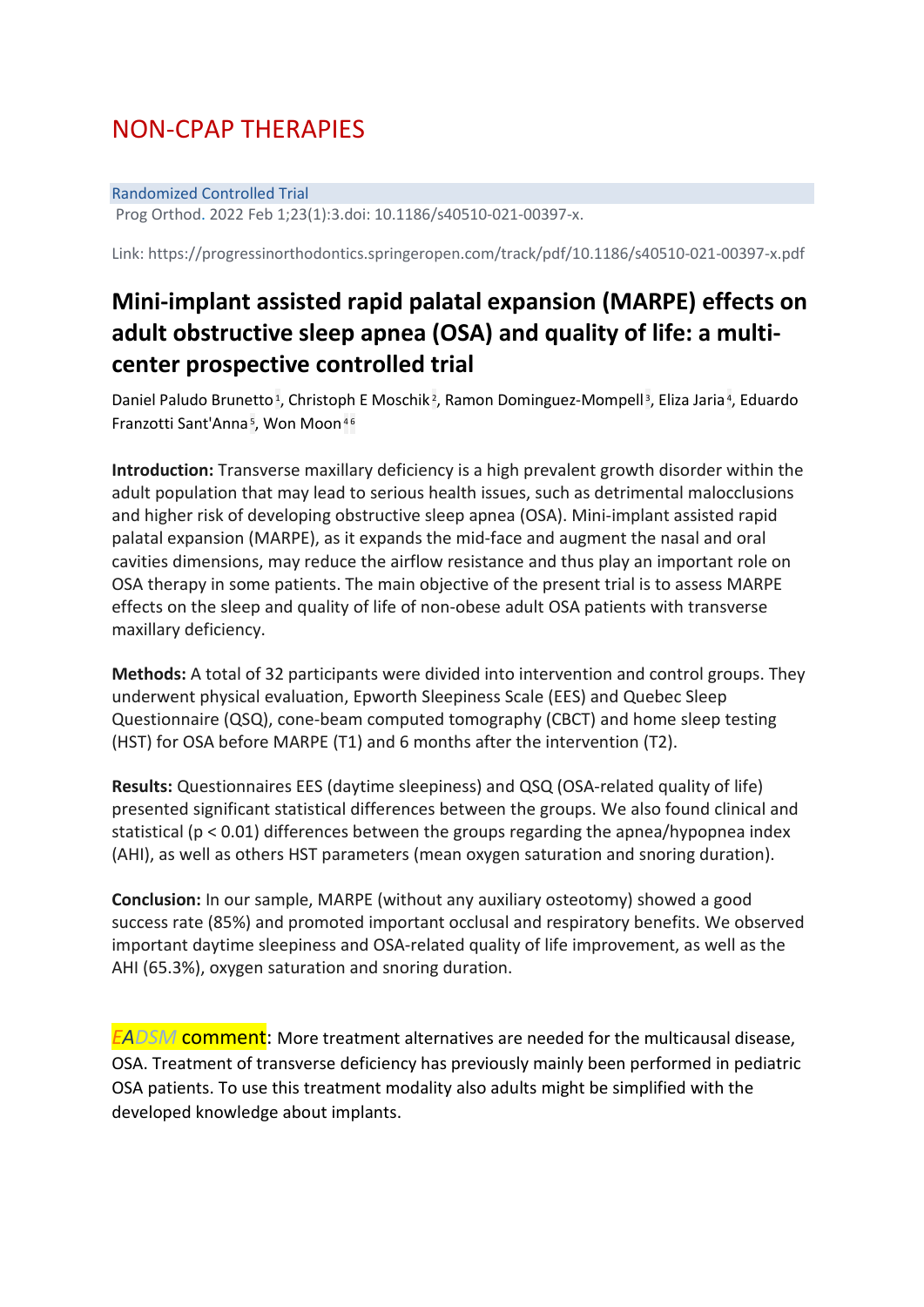Am J Orthod Dentofacial Orthop. 2022 Jan 15;S0889-5406(21)00835-0. doi: 10.1016/j.ajodo.2021.01.029. Online ahead of print.

Link:

[https://reader.elsevier.com/reader/sd/pii/S0889540621008350?token=DF8587233763598ABD5241](https://reader.elsevier.com/reader/sd/pii/S0889540621008350?token=DF8587233763598ABD5241AF44CA7B66AB96F68F463EB277F4D125DC768976C064995773B31C6F411E01E0A0C8676214&originRegion=eu-west-1&originCreation=20220205132552) [AF44CA7B66AB96F68F463EB277F4D125DC768976C064995773B31C6F411E01E0A0C8676214&origin](https://reader.elsevier.com/reader/sd/pii/S0889540621008350?token=DF8587233763598ABD5241AF44CA7B66AB96F68F463EB277F4D125DC768976C064995773B31C6F411E01E0A0C8676214&originRegion=eu-west-1&originCreation=20220205132552) [Region=eu-west-1&originCreation=20220205132552](https://reader.elsevier.com/reader/sd/pii/S0889540621008350?token=DF8587233763598ABD5241AF44CA7B66AB96F68F463EB277F4D125DC768976C064995773B31C6F411E01E0A0C8676214&originRegion=eu-west-1&originCreation=20220205132552)

### **Airway changes after fixed functional appliance treatment in children with and without morphologic deviations of the upper spine: A 3-dimensional CBCT study**

[Yousef Abdalla](https://pubmed.ncbi.nlm.nih.gov/?sort=date&size=100&term=Abdalla+Y&cauthor_id=35042633)<sup>1</sup>, [Stavros Kiliaridis](https://pubmed.ncbi.nlm.nih.gov/?sort=date&size=100&term=Kiliaridis+S&cauthor_id=35042633)<sup>2</sup>, [Liselotte Sonnesen](https://pubmed.ncbi.nlm.nih.gov/?sort=date&size=100&term=Sonnesen+L&cauthor_id=35042633)<sup>[3](https://pubmed.ncbi.nlm.nih.gov/35042633/#affiliation-3)</sup>

**Introduction:** Functional appliances (FA) have a positive effect on the upper airway volume and minimal cross-sectional area (MCA) in children. An association between morphologic deviations of the upper spine (MDUS) and reduced treatment response was found in appliances used to treat adults with obstructive sleep apnea. This study aimed to: (1) compare airway changes after FA treatment in children with and without MDUS and controls; (2) identify if MDUS causes a smaller upper airway.

**Methods:** Pretreatment and posttreatment cone-beam computed tomography scans were included from 21 children with MDUS and 42 without MDUS treated with a fixed FA, along with a pair-matched control group (matched for chronological age, skeletal age, gender, and mandibular inclination) who received orthodontic treatment for minor malocclusions without an FA. The influence of MDUS on changes in upper airway volume and MCA were evaluated with 3-dimensional cone-beam computed tomography scans using standardized, previously validated methods and mixed-effects linear regression.

**Results:** There was a significantly increased volume and MCA in the FA groups with and without MDUS compared with control (P = 0.003 and P = 0.049) and in the FA group without MDUS compared with the MDUS group (P = 0.008 and P = 0.011) after treatment. There was no significant pretreatment difference in airway dimensions between the MDUS and non-MDUS FA groups.

**Conclusions:** The airway response with fixed FA is significantly reduced in MDUS children. MDUS caused no significant pretreatment airway differences in children. However, MDUS may be important in predicting airway changes in FA treatment.

*EADSM* comment: It is satisfying that the airway might be modified during growth using functional appliances. But, according to the present results, there are different subgroups of patients that might benefit more or less from this intervention.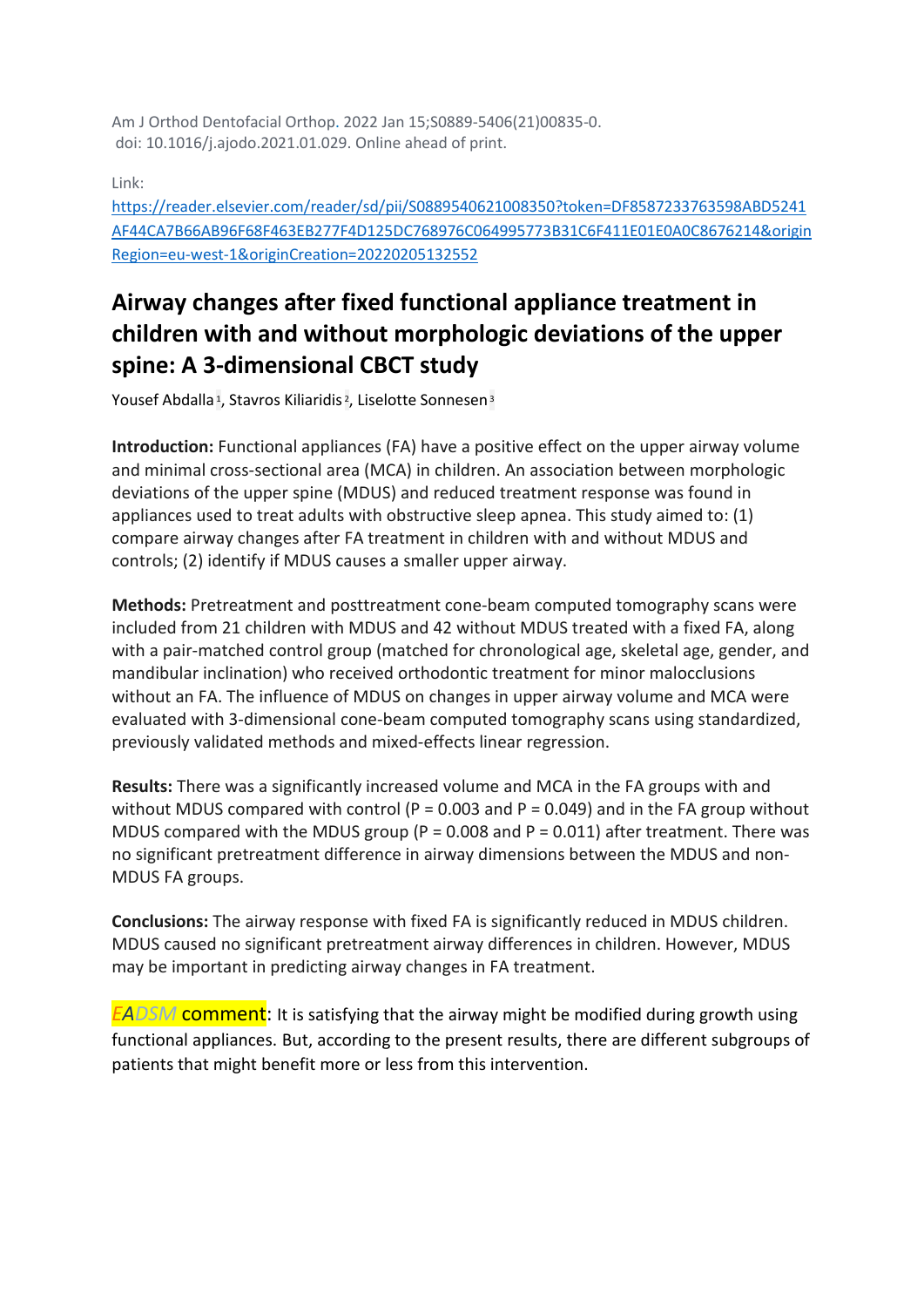### HYPOXIA

Am J Respir Crit Care Med. 2022 Jan 11. doi: 10.1164/rccm.202108-1808OC. Online ahead of print.

Link: https://www.atsjournals.org/doi/10.1164/rccm.202108-1808OC?url\_ver=Z39.88- 2003&rfr\_id=ori:rid:crossref.org&rfr\_dat=cr\_pub%20%200pubmed

### **Daily Exposure to Mild Intermittent Hypoxia Reduces Blood Pressure in Male OSA Patients with Hypertension**

[Gino S Panza](https://pubmed.ncbi.nlm.nih.gov/?sort=date&size=100&term=Panza+GS&cauthor_id=35015980)<sup>[1](https://pubmed.ncbi.nlm.nih.gov/35015980/#affiliation-1)2</sup>, [Shipra Puri](https://pubmed.ncbi.nlm.nih.gov/?sort=date&size=100&term=Puri+S&cauthor_id=35015980)<sup>12</sup>, [Ho-Sheng Lin](https://pubmed.ncbi.nlm.nih.gov/?sort=date&size=100&term=Lin+HS&cauthor_id=35015980)<sup>[3](https://pubmed.ncbi.nlm.nih.gov/35015980/#affiliation-3)2</sup>, [Safwan M Badr](https://pubmed.ncbi.nlm.nih.gov/?sort=date&size=100&term=Badr+SM&cauthor_id=35015980)<sup>4</sup>, [Jason H Mateika](https://pubmed.ncbi.nlm.nih.gov/?sort=date&size=100&term=Mateika+JH&cauthor_id=35015980)<sup>1[2](https://pubmed.ncbi.nlm.nih.gov/35015980/#affiliation-2)[5](https://pubmed.ncbi.nlm.nih.gov/35015980/#affiliation-5)</sup>

**Rationale:** Daily exposure to mild intermittent hypoxia (MIH) may elicit beneficial cardiovascular outcomes.

**Objectives:** To determine the effect of 15 days of MIH and in-home continuous positive airway pressure (CPAP) treatment on blood pressure in participants with obstructive sleep apnea (OSA) and hypertension.

**Methods:** We administered MIH during wakefulness 5 days/week for 3 weeks. The protocol consisted of twelve 2-minute bouts of hypoxia interspersed with 2 minutes of normoxia. End-tidal carbon dioxide was maintained 2 mmHg above baseline values throughout the protocol. Control participants were exposed to a sham protocol (i.e. compressed air). All participants were treated with CPAP over the 3-week period. Results are mean ± standard deviation.

**Measurements and main results:** Sixteen male participants completed the study (experimental  $n = 10$ , control  $n = 6$ ). Systolic blood pressure at rest during wakefulness over 24 hours was reduced after 15 days of MIH (142.9 ± 8.6 vs 132.0 ± 10.7 mmHg, P < 0.001), but not following the sham protocol  $(149.9 \pm 8.6 \text{ vs } 149.7 \pm 10.8 \text{ mmHg}, P = 0.915)$ . Thus, the reduction in blood pressure from baseline was greater in the experimental group compared to control (-10.91  $\pm$  4.1 vs. -0.17  $\pm$  3.6 mmHg, P = 0.003). Modifications in blood pressure were accompanied by increased parasympathetic and reduced sympathetic activity in the experimental group, as estimated by blood pressure and heart rate variability analysis. No detrimental neurocognitive and metabolic outcomes were evident following MIH.

**Conclusions:** MIH elicits beneficial cardiovascular and autonomic outcomes in males with OSA and concurrent hypertension.

*EADSM* comment: Interesting data, somewhat confirming previous studies supporting that some degree of hypoxia might be beneficial.